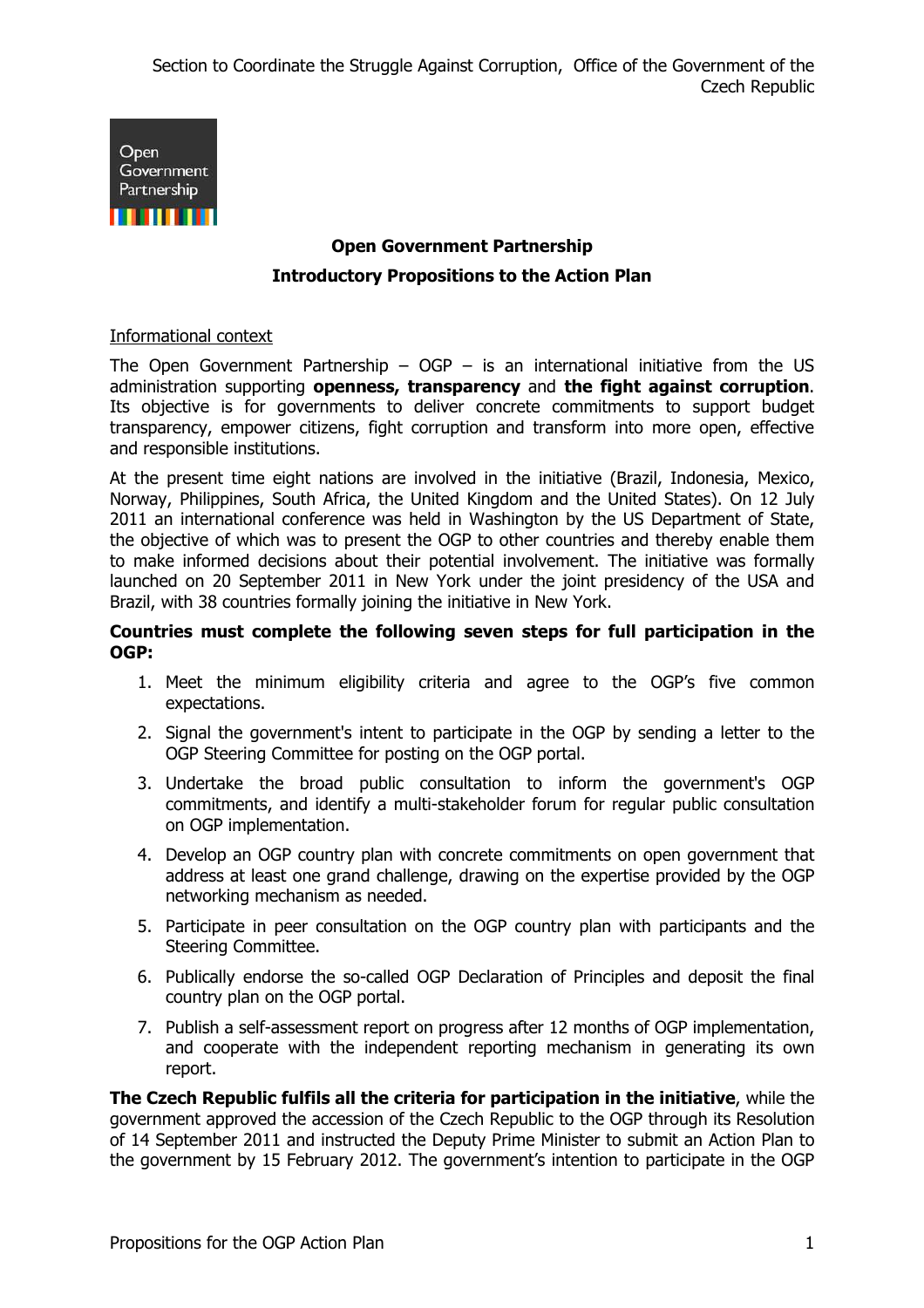was expressed through a letter from the Deputy Prime Minister Mgr. Karolína Peake dated 14 September 2011.

The Action Plans of the individual countries will be presented at the anniversary high-level meeting to be held on **16 to 18 April 2012** in Brazil. Here the states will also formally support the so-called *Declaration of Principles.* 

**The Action Plan commitments should be oriented around five grand challenges,**  while it is fully up to the country in question as to which challenge or challenges **it chooses. These are:** 

- **1. Improving Public Services** measures that address the full spectrum of citizen services including health, education, criminal justice, water, electricity, telecommunications and any other relevant service areas, by fostering public service improvement or private sector innovation
- **2. Increasing Public Integrity** measures that address corruption and public ethics, access to information, campaign finance reform, and media and civil society freedom
- **3. More Effectively Managing Public Resources** measures that address budgets, procurement, natural resources and foreign assistance
- **4. Creating Safer Communities** measures that address public safety, the security sector, disaster and crisis response, and environmental threats
- **5. Increasing Corporate Accountability -** measures that address corporate responsibility on issues such as the environment, anti-corruption, consumer protection, and community engagement

#### Preparation of the propositions

The Office of the Government of the Czech Republic has prepared, in cooperation with the central administrative authorities as well as the non-state non-profit sector, basic propositions that will form the basis for the Action Plan, and which will form the basis for public discussion during the creation of the Action Plan.

At the meeting of the Inter-Ministerial Coordination Group for the Fight against Corruption on 31 October 2011 the representatives of the central administrative authorities were asked to send proposals for the Action Plan. At the same time, members of the Government Anti-Corruption Committee, and non-state non-profit organisations focusing on the fight against corruption in the Czech Republic, were contacted. The principle requirement was to propose the themes that the Action Plan should primarily focus on, and which commitments the Czech Republic should undertake within the framework of the Action Plan.

In view of the fact that the government of the Czech Republic has unequivocally stipulated the priorities of its anti-corruption policy within the framework of the Government Strategy for the Fight against Corruption for the Period 2011 and 2012, this material was taken into account during the creation of the propositions for the Action Plan.

**On the basis of the materials sent, the Office of the Government of the Czech Republic**, Section to Coordinate the Struggle Against Corruption, **is submitting a list of themes that have been proposed for the Action Plan**. All the proposals from the participating entities have not been accented in these propositions. Proposals that are too wide-ranging or on the contrary too tightly specialised, or that are oriented only on measures of a single authority have been removed. Proposals that could not be placed into any of the five OGP grand challenges have also been removed.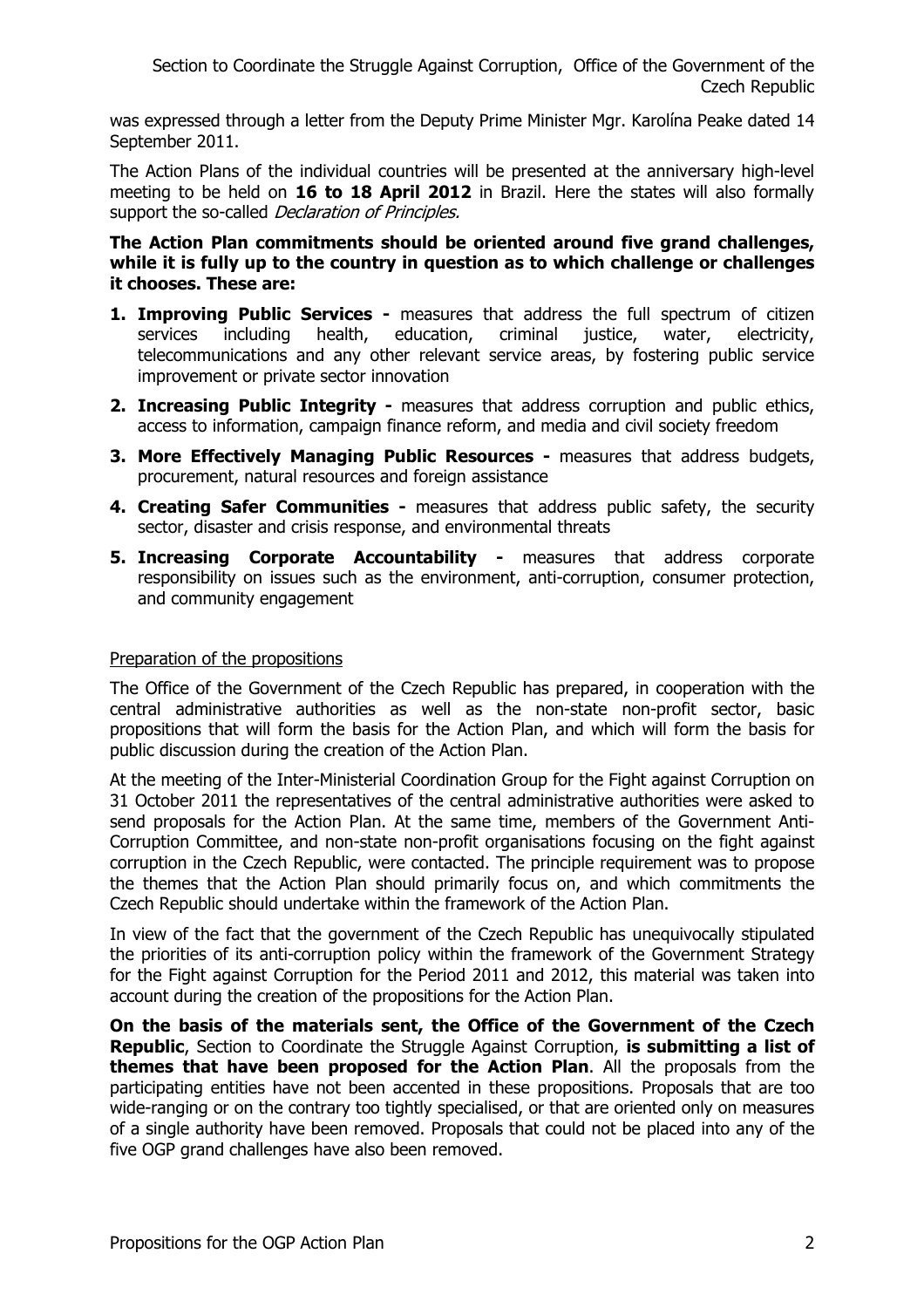As regards the proposals relating to making public procurement more transparent, it is important to highlight the fact that in 2011 significant progress was made in this area from the legislative perspective. The Government Strategy for the Fight against Corruption for the Period 2011 and 2012 imposed the obligation to amend the Act on Public Contracts in such a way as to improve transparency and equal access to public tenders. Another objective is to ensure access to information throughout the public procurement process (including the identification of processes where the public can become involved in decision-making), and this from the creation of the order through to the assessment of the performance of the commission and so on.

The amendment to the Act on Public Contracts ensuring the measures indicated above is currently at an advanced stage in the legislative process, and therefore we do not currently consider it effective for the Czech Republic to consider in its Action Plan the performance of tasks that are at the current time practically about to be fulfilled.

It is also necessary at this time to wait and see what impacts the adopted measures will have in the near future. Only then will it be possible to stipulate new tasks and measures to further improve the public procurement process, and this for example via the new Government Strategy for the Fight against Corruption, which will be prepared during 2012.

**In order to ensure the successful and full performance of the Action Plan it is necessary to select from the submitted propositions only several concrete themes that will be fulfilled within the framework of the Action Plan.**

**The main objective of the public discussion is therefore to specify the priorities of the submitted propositions and to select the most important themes that the Action Plan will focus on.** 

**Within the framework of public discussion, we are therefore asking everybody interested in participating in the creation of the Action Plan to stipulate a maximum of 5 priorities from the submitted themes, and potentially to make a statement on the proposed priorities.** 

**On 16 January 2012 a workshop** will be held under the auspices of Mgr. Karolína Peake, Deputy Prime Minister and Chair of the Government Anti-Corruption Committee, in the building of the Office of the Government of the Czech Republic, nábřeží Edvarda Beneše 4, from **10:00am**, in room no. 47 "Starý tiskový sál" on the proposed measures and the form of the Action Plan. Participation in the workshop must be confirmed by 13 January 2012 using the e-mail address leblova.marta@vlada.cz.

**The propositions for the OGP Action Plan** (the number of the grand challenge into which the proposal falls according to the OGP is indicated for each proposition in brackets):

## **1. The adoption of an act on officials ensuring the depoliticisation, professionalisation and stabilisation of public administration** (2):

In European Union Member States the legislation of a state service is not uniformly stipulated through any regulation and is left to national law making. This applies in particular to questions of the establishment, change and termination of a service, rights and obligations and also securing state employees, their service discipline and disciplinary responsibility, service evaluation and education. However, some international treaties impact the amendment of a Civil Service Act. The Czech Republic has adopted, as one of the priorities of its membership in the European Union, the existence of Civil Service Act in its body of laws. Both the European Commission and also, for example, the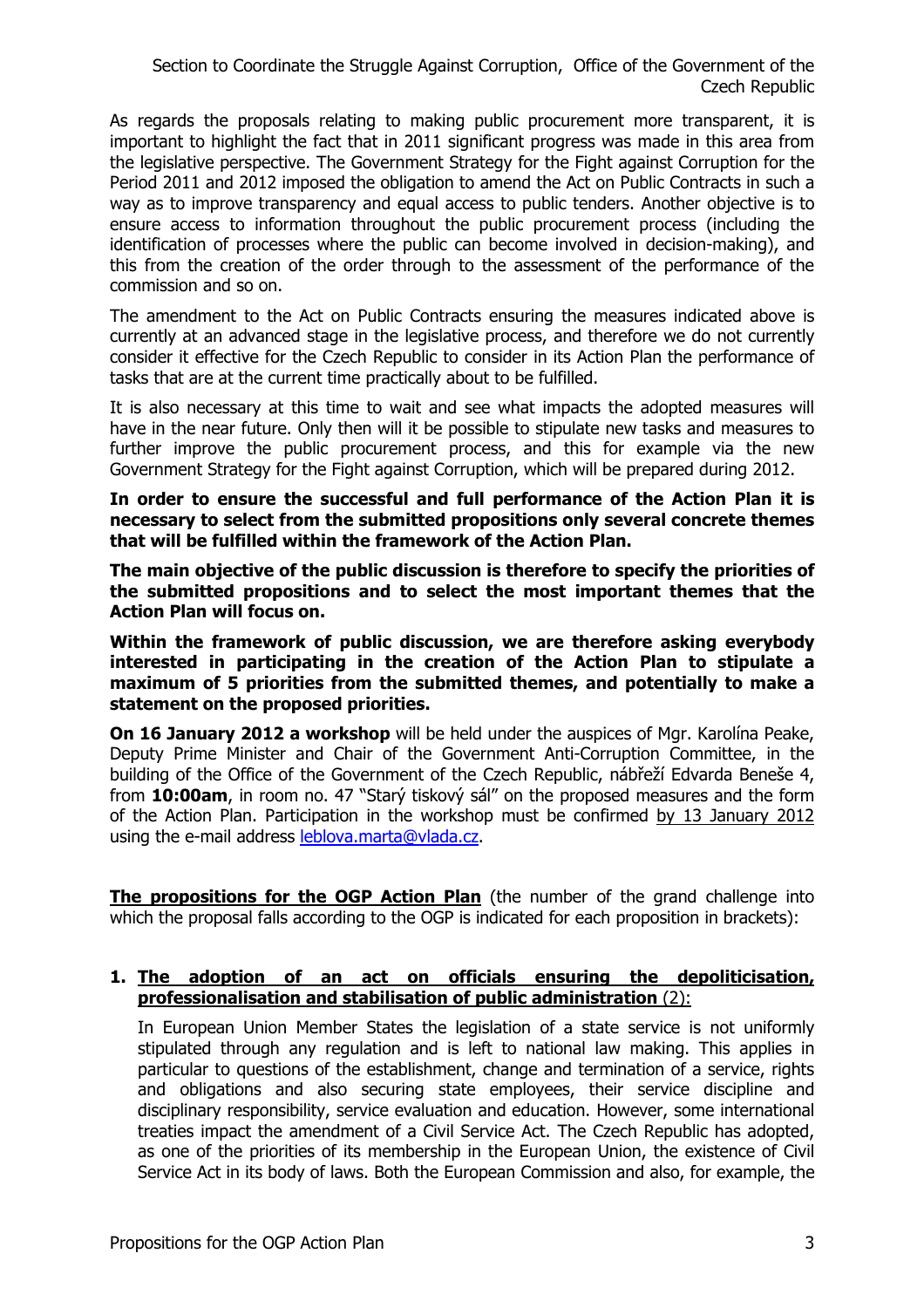Group of States against Corruption at the Council of Europe (GRECO), are pressing for such an Act to be put into effect.

At the present time there are two Acts regulating the issue of officials in the Czech body of laws. Act no. 312/2002 Coll., on Officials of Local Self-Government Units and Amendment of Certain Acts, as amended, and Act no. 218/2002 Coll., on the Service of Officials in Public Administration and on Remuneration of these Employees and other Employees in the Public Administration (Public Service Act), as amended. These Acts should introduce clear rules for the officials of central authorities, regions and municipalities. Putting these Acts into effect should ensure the end of unnecessary bureaucracy, the depoliticisation of state administration, the dismantling of corruption, the impartiality and stabilisation of officials, ensure unified organisation and management, improve the quality of services to citizens, the organisation of further education, and the remuneration system. Act no. 312/2002 Coll. has been effective since 1 January 2003, while the effect of Act no. 218/2002 Coll. has been postponed through the most recent amendment to 1 January 2015. One reason for the repeated postponement of the full effect of this Act is the lack of both political and expert support for the solution it contains. Another reason for the postponement of the effect of this Act is the significant financial and administrative burden it represents.

The lack of the legal regulation of rules for the officials of administrative authorities is criticised by the majority of non-government non-profit organisations that focus on the fight against corruption, as well as the expert public. To ensure the more effective operation of state administration, to strengthen impartiality and political independence and the general depoliticisation of the whole of public administration and a reduction in the corrupt behaviour of officials, it is unconditionally essential to adopt legislation stipulating rules for the officials of central administrative authorities.

**Commentary from the Section to Coordinate the Struggle Against Corruption:** this task is included in the Government Strategy for the Fight against Corruption for the Period 2011 and 2012 under no. 1.7. The task is being fulfilled. On 1 July 2011 the subject matter of an Civil Service Act was submitted to the government. This subject matter unifies the legislation for both local self-government and state officials. By 30 June 2012 an articulated bill for the Civil Service Act should be submitted to the government.

#### **2. Improving the transparency of the financing of political parties and movements, the financing of election campaigns** (2):

In the Czech Republic the financing of election campaigns is subject to regulation through several Acts. However, the political parties themselves declare that these Acts are not perfect and require amendment. Measures relating to the financing of election campaigns must focus on a commitment directed towards the amendment of Acts and rules for the financing of election campaigns. In the case of controls on the disposal of funds by political parties, the greatest problem is considered to be the lack of transparency. It is necessary to ensure systematic monitoring of the financing of political parties (an independent monitoring body) and the obligation of the political parties to use transparent accounts, which are already regularly available in the Czech Republic today (this obligation can be imposed at several levels of transparency – applying only to gifts to political parties, to all incomes or to both incomes and expenditure).

In an effort to find a solution, an analysis with a proposal for the performance of legislative steps to improve the transparency of the financing of political parties was submitted to the government for discussion on 29 June 2011. This task is closely tied to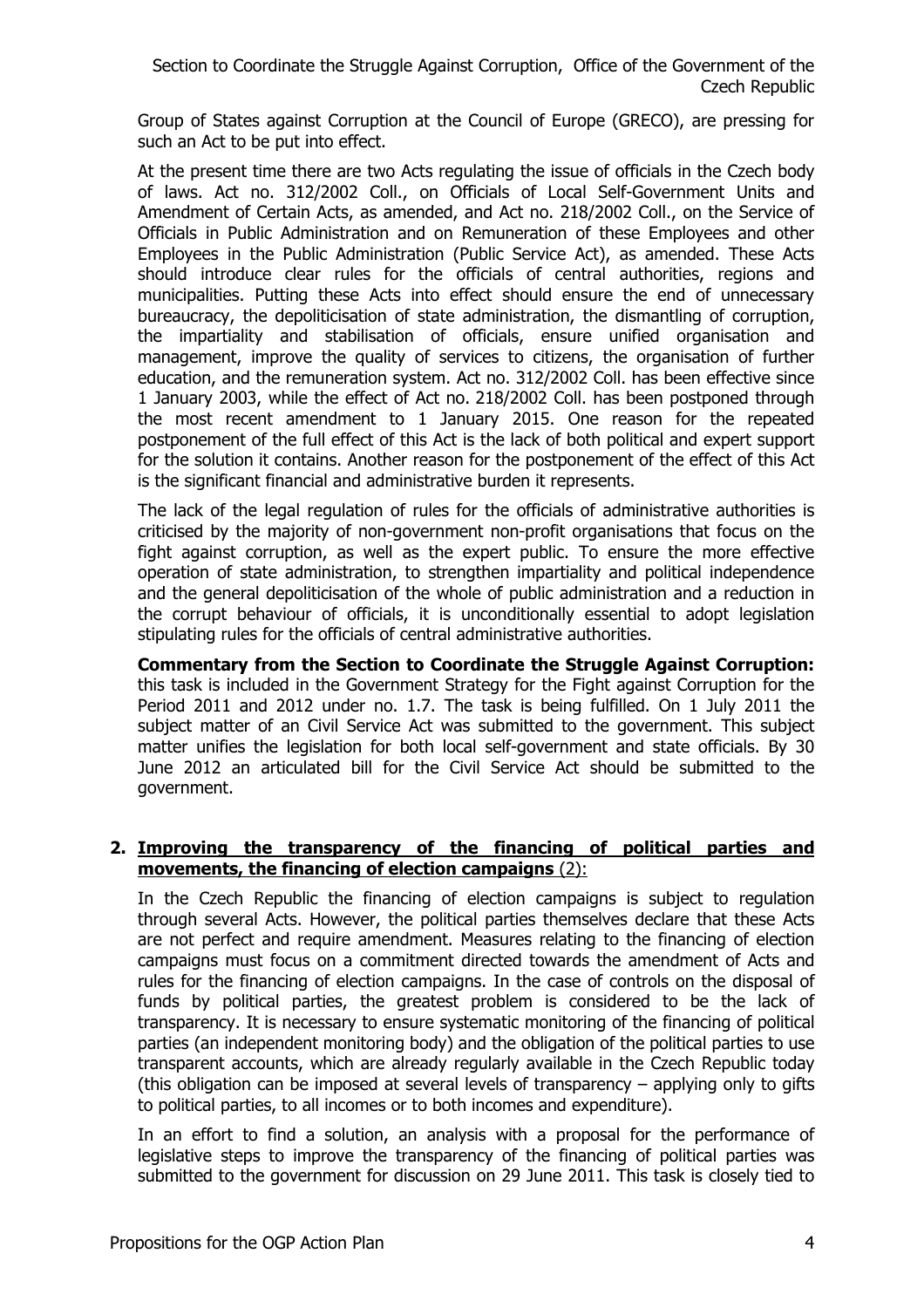the amendment to Act no. 424/1991 Coll., on Association in Political Parties and Political Movements, as amended, currently under preparation and which is, in accordance with the Government Programme Declaration, included in the Policy Statement of the Government with effect from 1 July 2013. This analysis reacts to all 9 recommendations from the  $3<sup>rd</sup>$  round of the GRECO evaluation. The government took this material into consideration through its Resolution of 20 July 2011 no. 553.

The financing of political parties will be the subject of further discussions at political level. The final legal framework for this issue will then be amended based on the results.

**Commentary from the Section to Coordinate the Struggle Against Corruption:** the Government Strategy for the Fight against Corruption for the Period 2011 and 2012 reacts to the need for greater transparency of the financing of political parties through task no. 5.4, on the basis of which the analysis with proposals for the performance of legislative steps was submitted – as indicted above, this analysis was submitted and the articulated bill of the Act was also subsequently prepared, while the individual institutes of the proposed legislation are currently being discussed, and this at the level of the Government Anti-Corruption Committee.

## **3. Protection for whistleblowers** (4)

Whistleblowing is a term defined as the "notification of illegal or ethically doubtful practices at the place of work". Support for whistleblowers means the creation of (in particular for the employees of authorities or companies, but also any other persons coming into contact with an authority) such conditions that ensure that they have a different way to provide notification of corrupt or other unfair behaviour than to have to go to their superior or to the police. Going to the police to notify a suspicion that a colleague or superior has committed a crime is too difficult psychologically for many people and, in addition, they might not be sure whether it was really a crime. Discussing the matter with a superior is often precluded because of the risk relating to the inscrutability of his/her reaction and fear that the identity of the whistleblower will be revealed without correction of the problem or the adoption of relevant measures. A guarantee that the identity will not be revealed or the possibility of remaining anonymous is thus a basic principle of the protection for whistleblowers. The main current method for the protection of whistleblowers working "inside" a corrupt institution is a restriction on reasons for giving notice in the Labour Code. In view of the fact that the Labour Code may be amended in this area in order to increase the flexibility of employment contracts, it is all the more urgent to find other methods for the protection of these people.

The Action Plan should therefore include the task of ensuring the protection of whistleblowers in the Czech Republic.

**Commentary from the Section to Coordinate the Struggle Against Corruption:** it is the task of the Office of the Government Czech Republic according to the Government Strategy for the Fight against Corruption for the Period 2011 and 2012 pursuant to Chapter no. 1.18 to analyse the current situation (including potential proposals for measures of an organisational and legislative nature) in the area of whistleblowing, including the identification of the principle problems and proposals for their resolution, and this by 30 April 2012.

## **4. Making data and information available** (2)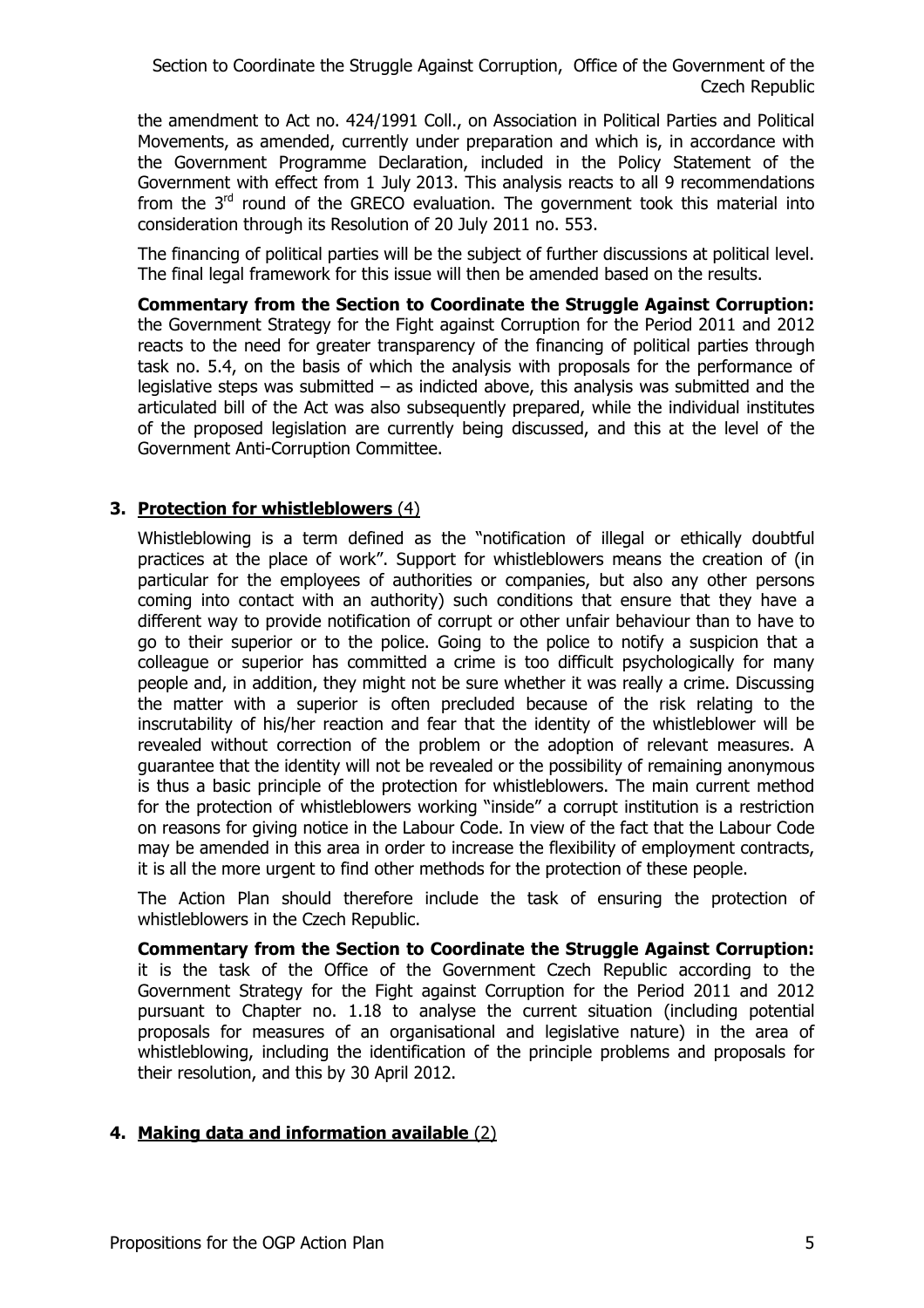One of the pillars of the Action Plan of the Czech Republic could also be a commitment towards ensuring the maximum possible access to data and information as a basic condition for open governing. The making of data available could focus on several areas:

### $\rightarrow$  The creation of an open data infrastructure in the Czech Republic and its rules:

Today public administration produces the majority of the data needed. Data are often accessible via the internet, or can be obtained pursuant to the Act on Free Access to Information. However, thanks to the method of publishing data, the further use and processing of this data and the subsequent creation of useful applications is demanding both technically and in terms of the time required, and sometimes even impossible. Data are published in formats and forms that do not enable their further processing and use.

The transparent publishing of data by public administration means the publication of data that is appropriate in view of the fundamentals of the matter (in particular information from the most varied registers, lists, records and databases), using standard, nonproprietary formats that permit the greater public to freely share, combine and use this data, in particular via automated computer processing, while this approach is also sometimes called machine processing. The basic objective of the OGP Action Plan could thus be the creation of an open public administration data infrastructure.

An open data infrastructure would lead, thanks to the possibility to freely share and combine data, to new discoveries and innovations, would increase the effectiveness of the use of public resources, increase integrity, improve control over public administration and, as a consequence, also improve the quality of public services from both the public and private sectors.

These are the following parameters:

- Technical openness, i.e. publishing data in a standard, machine-readable format,
- Legislative openness, i.e. publishing data under an open licence,
- Availability and genuineness, i.e. the individual data sets are published as a single whole and unchanged (i.e. not statistics, but data on the basis of which statistics can be calculated). There is no restriction on access to the data (e.g. the number of queries from a single IP address per day),
- Clarity, i.e. the cataloguing of the data sets in a data catalogue to facilitate searches.

In some areas, technical openness has already been complied with in the Czech Republic. However, other points have not been fulfilled. In some areas of course it is not possible to openly publish data (e.g. strategic data on the electricity grid or data protected by the Act on the Protection of Personal Data), while the personal data of natural persons in the sense of Section 4 a) of Act no. 101/2000 Coll., on the Protection of Personal Data, are included in the majority of public administration records. There are, however, a great many data that can be published.

The following procedure has been proposed:

- The creation of a working group for the open data infrastructure
- The identification of problems (legislative, organisational and technical)
- The creation of and proposals for the modification of system standards
- The creation of a binding methodology
- Proposals for ensuring access to new data sources from the most varied areas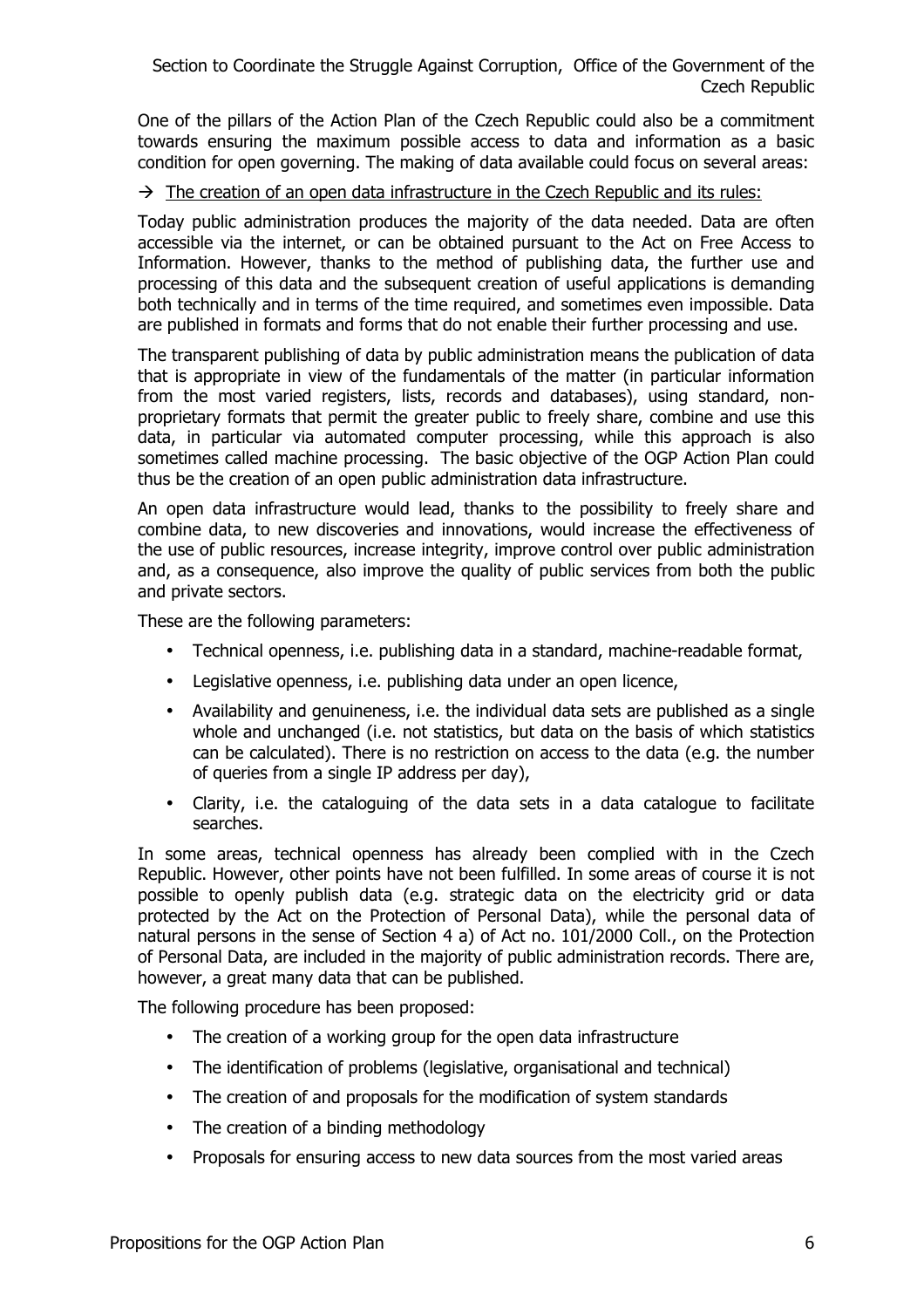$\rightarrow$  The creation of a public administration data catalogue and opening up the most important data sources for automatic software processing:

The public administration of the Czech Republic already has available a large quantity of data sets that it can publish in open, standardised and machine-readable formats. The Czech Republic should adopt the commitment that, within the framework of the first phase of the OGP Action Plan, it will publish the following registers in a contentunrestricted, machine-readable, standardised and open form:

- The Commercial Register
- The Insolvency Register
- The public procurement information system
- The results of elections and the current composition of the individual representative bodies from the volby.cz server
- The publication of data from the National Information System on Public Transport Timetables in such a way so that any entity can access and use them under fair conditions and not only a single authorised private firm.

At the present time some parts of these registers are already available, not however within their full scope or enabling their use at the level of current needs. E.g. the Commercial Register is accessible via the Ministry of Finance's ARES system, which however is not the primary source and does not contain all the content, including the Collection of Documents, and in addition access to it is very restricted in terms of the number of queries per day (it principally does not fulfil the condition of unrestricted use).

At the same time, additional data resources that the state could make accessible according to the rules indicated above should be defined and a central catalogue of these data resources should be created, which must contain both links to the individual data resources and also all the necessary documentation and the technical and content descriptions of the open data. This should also serve for feedback for the government in this area and should enable the participation of the expert public in improving the quality of the Czech Republic's data infrastructure.

Subsequently, the publishable parts of the four most important public administration registers prepared within the framework of the "Basic Registers Information System" project should be prepared for access, and also data from the Czech Statistical Office.

 $\rightarrow$  Central Vehicle Register:

The maximum possible level of user convenience is being prepared in the Central Vehicle Register. This will represent the highest possible level of automated user support for work relating to vehicle transactions. Its second, less published side, is a dramatic restriction of room for subjective decision-making by the user and thereby also the possibility of abusing the registration of vehicles, intended to support the fight against criminal acts and corruption. The new vehicle register will include the monitoring of nonstandard states which will then become the basis for activity by control bodies. This system has already been tried and tested in the existing driver register.

#### $\rightarrow$  Electronic Collection of Laws and International Treaties (e-Collection) project and the Electronic Legislative Process (e-Legislation) project

The starting point for the implementation of both projects is a situation in which the quantity and complexity of legislation has grown in the Czech Republic since 1990, with a corresponding gradual worsening in its quality. The form of valid law, the tools for its creation and access to it have not yet reflected these changes. High quality and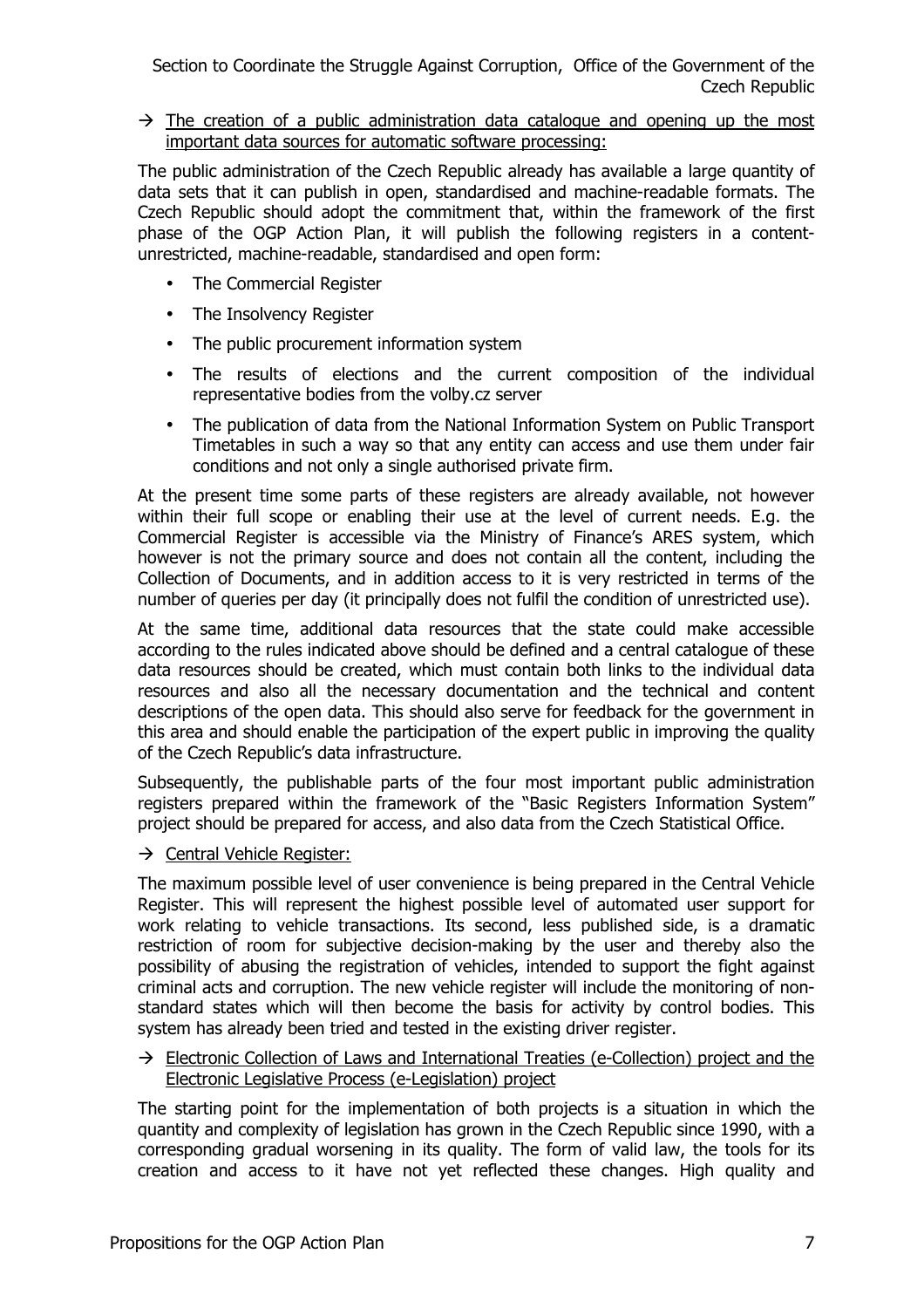comprehensible law and corresponding access to it can be considered as one of the fundamental rights of the citizen, and therefore also a basic public administration service that the state should provide to its citizens. The e-Collection and e-Legislation projects are reacting to the problems indicated above. They will bring a system for the binding electronic notification of legal regulations and databases of legal information (e-Collection), an electronic tool for the creation, discussion and approval of law in its full wording (e-Legislation) and legislation on the binding electronic form of legal regulations and their electronic creation and notification in their full wording. The implementation of the projects will take place in two phases. The first phase of the e-Collection and e-Legislation projects will take place in 2012 and 2013 and will ensure the basic modernisation of access to valid law and the creation of law, in particular the creation of a system database, the entry into it of the texts of legal regulations and the full wording of those regulations. The second phase of the e-Collection and e-Legislation projects will take place in 2014 and 2015.

The principle of the e-Collection lies in that it will contain 100% correct and stateguaranteed data of the consolidated wording of legal regulations, which does not exist on the market (all databases of legal regulations actually contain errors). The e-Collection should act as a stimulus to improve the quality of the application of Czech (commercial as well as non-commercial) legal systems (which is, by the way, very weak in a European comparison because even the most respected ones focus on the provision of the consolidated wording of legal regulations, meaning what "the state should provide"). This of course assumes that the government will provide all the data for the e-Collection and potentially also publishable e-Legislation data via an open interface, while the first clients could be precisely the legal systems that will be forced to create new quality on this basis. New quality in the sense of work with the meanings of legal norms and not only "section numbers" (the spirit of the law versus the letter of the law), and finally the proper preparation of jurisprudence, literature and so on.

Other proposals regarding making information accessible to the public:

- Ensure online access for the public to up-to-date information about legislation and comments under preparation, meaning "public access to eKLEP".
- The preparation of a Register of Active Legislative Work RALP (a departmental tool supporting transparency of the performance of state administration and the involvement of the public (by 15 February 2012).
- Transparency of state finances, control of public resources unity, simplicity, online budgets of public institutions – the creation of unified platforms for online access, the publication of information about the disposal of public assets, in particular all state administration expenditure items.
- Online access to all notifications of public functionaries pursuant to the Act on Conflict of Interest at a single place in an electronically readable form.
- Online access to data about the financing of political parties.

**Commentary from the Section to Coordinate the Struggle Against Corruption:** the publication of data using formats that allow the general public to freely share, combine and use this data, the openness of data and enabling public access to information are not addressed in this sense in the Government Strategy for the Fight Against Corruption for the Period 2011 and 2012. The Section to Coordinate the Struggle Against Corruption fully supports this proposition and considers it to be one of the main pillars of the Action Plan.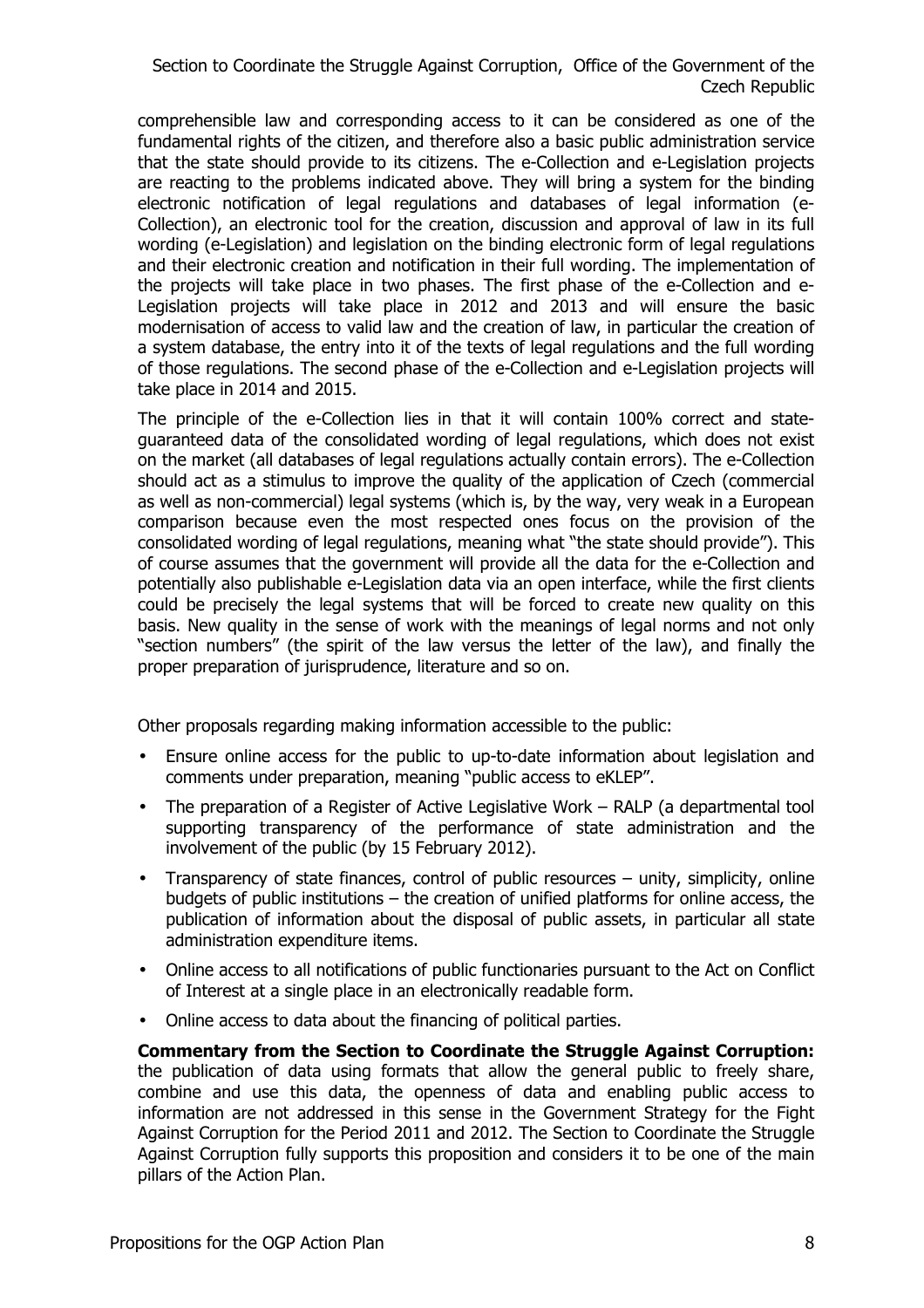## **5. Strengthening the restitution function of criminal proceedings, including confiscation of the proceeds of crime** (4)

The issue of securing the proceeds from criminal acts has a much wider impact than merely the fight against corruption. The successful discovery, securing and, most importantly, confiscation of the proceeds of crime will inevitably lead to a reduction in criminality as it will remove offenders' main motivation to dedicate themselves to a criminal career. For organised crime, which dedicates a certain amount of its proceeds to a ensuring "problem-free" relationship with state administration and public authorities, such an approach is one of the main anti-corruption trends, as the loss of proceeds will result in organised crime lacking the means to make bribes and procure other advantages. The fight against the legalisation of the proceeds of crime is then indivisibly connected with this area. The objective is thus at the current time to fully support investigating, prosecuting and adjudicating bodies to effectively discover, identify and secure the proceeds of criminal activities.

**Commentary from the Section to Coordinate the Struggle Against Corruption:** task of the Government Strategy for the Fight against Corruption for the Period 2011 and 2012 no. 3.8 focusing on this theme has been fulfilled.

## **6. Making the legislative process more transparent** (2)

- Ensuring high quality regulation of lobbying in the Czech Republic.
- The implementation of the CIA (Corruption Impact Assessment) as an extension to the already implemented RIA (Regulation Impact Assessment) will provide the systematic evaluation of corruption risks within the framework of the legislative and regulatory environment and is one of the government's key measures to reduce corruption risks and, therefore, also the level of corruption in the Czech Republic. It will be implemented in two forms. The CIA as a structured analysis of corruption risks arising from a specific legal regulation, the implementation of which into the legislative process will lead to preclude the adoption of legislation and regulations that would increase corruption risks, or lead to corrupt behaviour in another way. The retroactive evaluation of selected already valid legislation would then permit the identification of its weak points from the perspective of corruption risks and then remove them through amendments, or avoid similar cases in the future. The CIA is built on the principles of proportionality, responsibility, consistency, transparency and specificity. Its implementation will not entail increased financial demands on state administration nor will it require additional numbers of officials. The CIA will be performed with the involvement of both the expert and the lay public, in the form of consultation and the collection of stimuli. It will thus also permit transparent lobbying from the environment of persons affected by the legislation under preparation and is thus fully in accordance with principles of open government.
- Improving the transparency of the legislative process through measures such as restricting law-making initiatives by individual members of parliament on the basis of an amendment to the standing rules of the Chamber of Deputies of the Parliament of the Czech Republic.
- The involvement of the public in the preparation of legislative proposals, the organising of expert seminars on legislative proposals under preparation, and public comments procedures.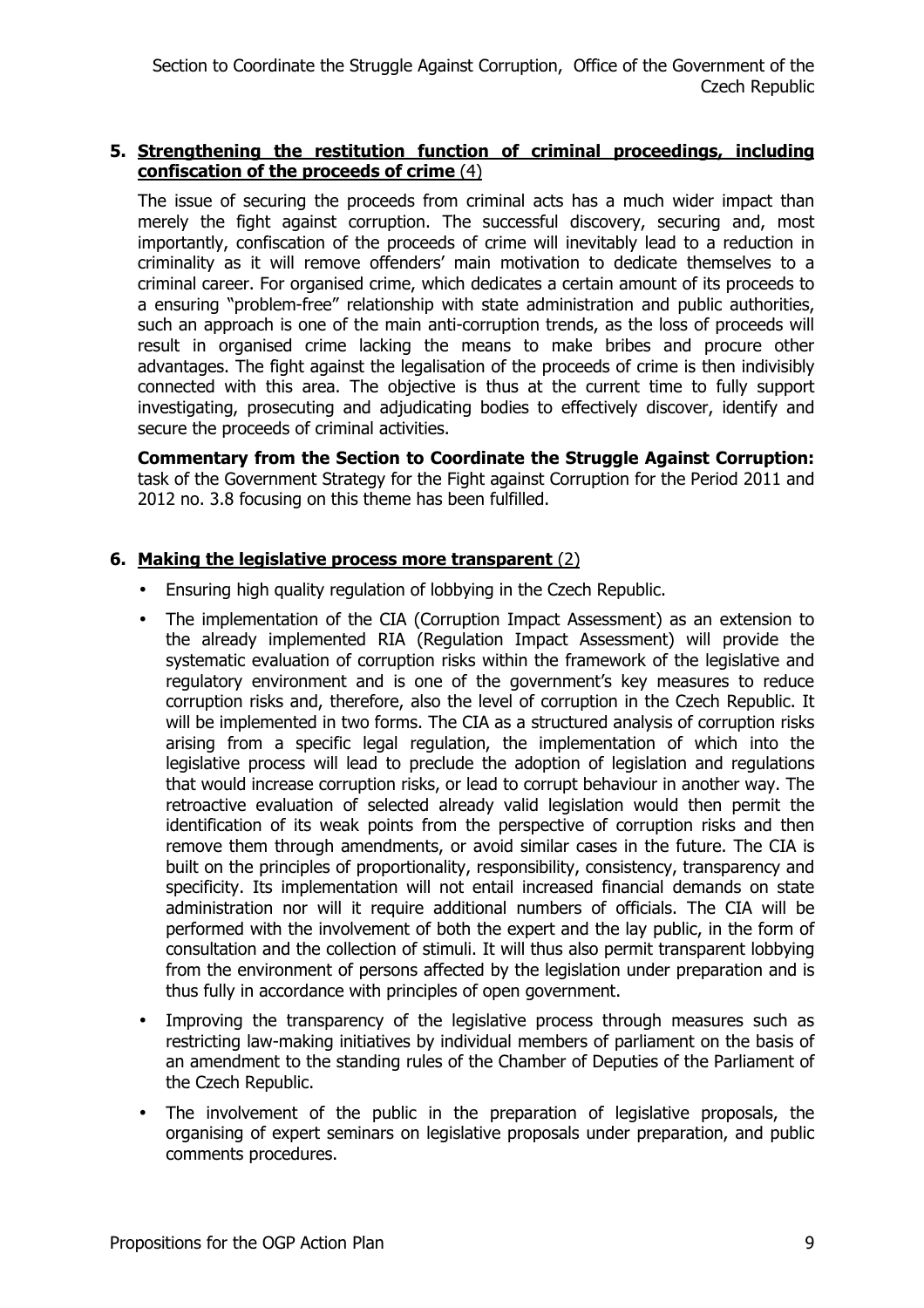**Commentary from the Section to Coordinate the Struggle Against Corruption:** The Government Strategy for the Fight against Corruption for the Period 2011 and 2012 addresses the issue of lobbying through task no. 5.5, the issue of the implementation of a compulsory Corruption Impact Assessment (CIA) through task no. 5.6 and the issue of law-making initiatives through task no. 5.2. At the present time all these three tasks are under preparation by the Office of the Government of the Czech Republic.

## **7. Improving the effectiveness of the system for free access to information** (2)

One of the very effective tools to improve public integrity is providing access to information. Access to information is provided in the Czech Republic through the right to information, which is enshrined in the Charter of Fundamental Rights and Freedoms, which has been prepared in two forms. One as a fundamental political right – the right to information in Article 17, declared in paragraph 1 (wording: "The freedom of expression and the right to information are guaranteed") and in paragraph 5 (wording: "State bodies and territorial self-governing bodies are obliged, in an appropriate manner, to provide information on their activities. Conditions therefore and the implementation thereof shall be provided for by law"). The second form is specified as one of the economic, social and cultural rights in Article 35 (2) (wording: "Everyone has the right to timely and complete information about the state of the environment and natural resources").

Availability (implementation, enforceability) of access to information is regulated through two acts. Generally the right to information is stipulated in Act no. 106/1999 Coll., on Free Access to Information, as amended, i.e. the general regulation of the right to information, while the specific regulation is given through Act no. 123/1998 Coll., on the Right to Environmental Information, as amended. At the same time it is necessary to emphasise the relationship between Acts no. 101/2000 Coll., on the Protection of Personal Data and no. 106/1999 Coll., on Free Access to Information, namely that the obligated entity providing information must, in the case of personal information, proceed pursuant to the Act on the Protection of Personal Data.

The current legislation on the provision of information pursuant to Act no. 106/1999 Coll. makes possible the delaying of access to information. Defending against unauthorised denial of information is lengthy and there is often no satisfactory result. There are documented cases of procedural phases lasting over one year involving repeated decisions and appeals without the possibility of court protection, without the applicant getting the information. It is necessary to analyse the deficiencies in the current legislation on the provision of information and to remove the application problems.

At the same time, in connection with proposition no. 4, there is a proposal to add to Section 5 after the sentence "enabling remote access" also the obligation "in a machinereadable and standardised format". This obligation already *de iure* arises from the Act on Public Administration Information Systems, nevertheless not all data sources of this type are covered by this Act. In practice, unfortunately, the Act is not complied with at all and the real situation is very grave and enforceability debatable.

With the objective of improving access to information there is also the possibility of institutional change. In accordance with experience abroad, a key shift appears to be the establishment of an enforcement institution (e.g. Information Commissioner). It is anticipated that the methodological and mediatory influence of the enforcement institution, the unification of appeals practice, supervision over active publication and the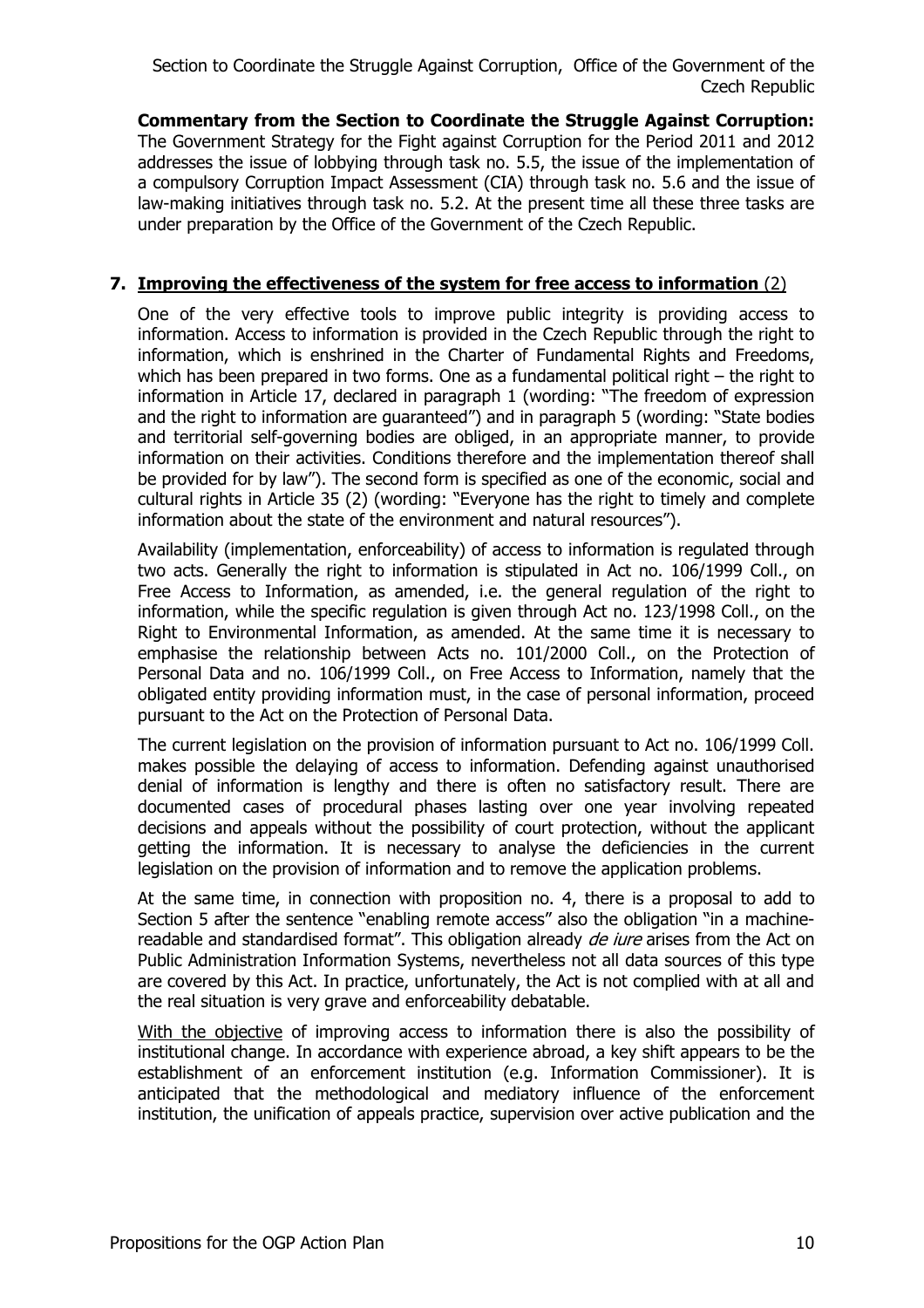imposition of sanctions could improve the situation. The budget demands are not high and insignificant in comparison with the savings as a result of transparency<sup>1</sup>.

**Commentary from the Section to Coordinate the Struggle Against Corruption:** Task of the Government Strategy for the Fight against Corruption for the Period 2011 and 2012 no. 1.15 is fulfilled through the work on the material that will contain the identification of the problems connected with free access to information, including proposals for the resolution of identified problems. A proposal for the signing and ratification of the Council of Europe Convention on Access to Official Documents will subsequently be submitted to the government. The deadline for the fulfilment of this task has been set as 31 December 2012.

## **8. Act on Conflict of Interest** (2)

Non-state non-profit organisations agree that the current wording of the Act on Conflict of Interest is unsatisfactory and that its contents should be amended in a conceptual way. This would involve in particular its practically non-existent enforceability; the immunity of public functionaries in the event of conflicts of interest; and the absence of effective tools for public control.

In the current legislation on conflict of interest in the Czech Republic we can clearly see several basic systematic deficiencies of such a nature that it is not even clear whether compliance with the rules stipulated through Acts is counterproductive in specific cases in relation to the purpose of the Act. Examples are the affirmations pursuant to the Act on Conflict of Interest. It is difficult for the public to gain access to these declarations, while political representatives have available integrated information on the asset situations of leading officials, which can theoretically be abused, e.g. for establishing to what extent a specific official is dependent on his salary. Apart from this, the asset declarations do not operate in a desirable way. This is because the initial asset situation of public functionaries is not known and, in addition, it is possible to successfully conceal assets in trading companies with anonymous ownership structures.

The Act on Conflict of Interest only addresses concurrence of functions and not the system of so-called "revolving doors", whereby a public functionary may, pursuant to the Act, alternate between individual functions. There is also a lack of severe sanctions, both in the case of the absence of asset declarations and also in the case of the breach of the obligation to provide notification of a personal interest.

Fatally lacking in the whole system is public control, whereby proceedings on the breach of obligations stipulated by the Act on Conflict of Interest are addressed by administrative infraction commissions of local authorities based on the permanent address of the public functionary. In practice this often means that a  $de$  facto subordinate official decides, in completely closed proceedings, on the guilt of his superior. In the case of our members of parliament the Committee on Mandate and Parliamentary Privilege also has this competency, where the members of parliament themselves decide on their own infractions.

The problems described above should be addressed through a change in the legislation on conflict of interest.

 $\overline{a}$ 

 $1$  The loss of up to 15% of public expenditure through corruption and poor management is estimated. Access to information is a key systematic means against such losses. If the enforcement institution resulted in savings of only 1% of public expenditure, this would still represent an amount approximately 500x higher than the costs for the enforcement institution.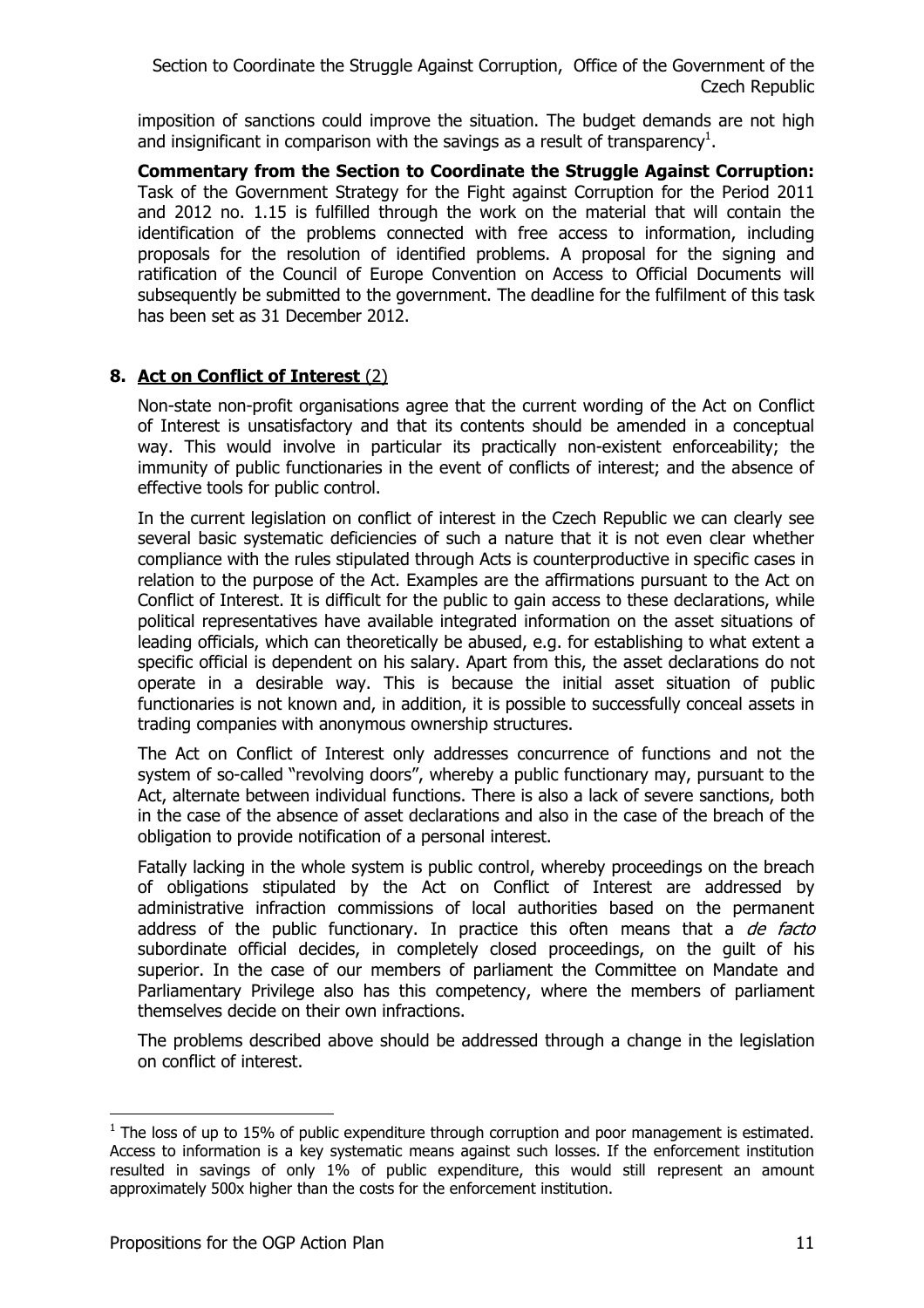In the interest of greater transparency, easy online access to notifications from public functionaries should also be addressed, including the distribution of these documents about information detailing the asset situations of the functionaries. In the area of supervision and enforceability of legal obligations, the consideration of the establishment of an anti-corruption agency is recommended (similar functions as in the proposition for the financing of political parties).

**Commentary from the Section to Coordinate the Struggle Against Corruption:** The Government Strategy for the Fight against Corruption for the Period 2011 and 2012 will attempt to address at least part of the indicated problems and this through task no. 5.1 – implement a central register of registration points (web interface) pursuant to the Act on Conflict of Interest. The task is being fulfilled – the web application for the Central Register of Record-Keeping Bodies has been created.

## **9. Justice reform (2)**

Ensure the fulfilment of the principles of greater independence of judicial power from executive power through the establishment of judicial self-administration. Similarly, it is necessary to constitutionally guarantee greater political independence of the Supreme Public Prosecutor's Office. Ensure transparent selection procedures for filling posts.

**Commentary from the Section to Coordinate the Struggle Against Corruption:**  Justice reform in some areas is dealt with in Chapter 4 of the Government Strategy for the Fight against Corruption for the Period 2011 and 2012 (Investigating, prosecuting and adjudicating bodies – public prosecutor and courts). The Section to Coordinate the Struggle Against Corruption fully supports justice reform.

#### **10.Creation of a concept for the completion of public administration reform** (1)

The government, through its Resolution of 14 December 2011 no. 924, took into consideration the Analysis of the Current State of Public Administration and imposed on the Ministry of the Interior the task to prepare and submit to the government, by 30 June 2012, the material "Concept for the Completion of Public Administration Reform". The fulfilment of this task arises from the Government Programme Declaration. The main objective of the Concept is to stipulate the conditions for the optimum organisational layout of public administration performance, to set an effective method for its financing and set rules enabling the continuous modernisation of public administration in relation to transformations in social needs. This corresponds to the principles of the OGP initiative such as budget transparency in more open, effective and responsible institutions.

**Commentary from the Section to Coordinate the Struggle Against Corruption:** The Section supports the setting of an effective method for the financing of public administration. In addition to the submission of the Concept, however, it also anticipates the completion of reform.

## **11.Transparent administration of state-owned firms** (2)

The objective should be the introduction of a high quality legal framework according to OECD recommendations and good practice of OECD countries in such a way as to prevent risks of abuse of this type of public asset including its abuse for the concealed financing of political campaigns. The legislation should in particular guarantee